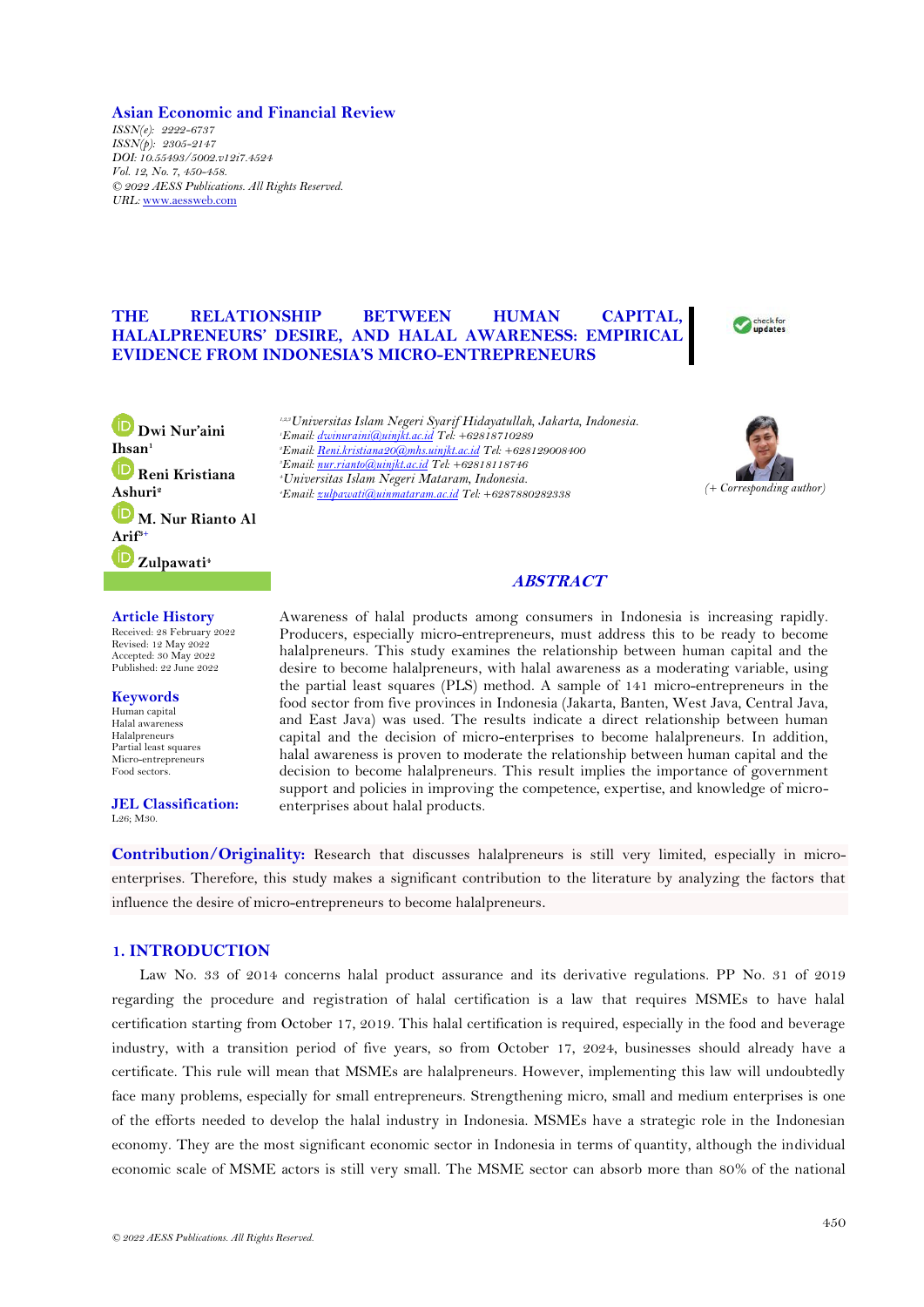#### **Asian Economic and Financial Review, 2022, 12(7): 450-458**

workforce, so this sector has significant capacity to strengthen the halal value chain [\(Anwari & Hati, 2020\)](#page-7-0). As the most prominent business actor in the halal value chain, strengthening the MSME sector directly strengthens the halal industry and encourages the achievement of critical indicators or achievements, equity, welfare (welfare effect), and economic independence. SMEs have increasingly contributed to gross domestic product (GDP) year on year. Based on data released by the Ministry of Cooperatives and SMEs, the contribution of SMEs to GDP was Rp 5,721.1 trillion in 2018 and Rp 7,034.1 trillion in 2019, up 22.9% from 2018. Meanwhile, MSMEs contributed Rp 9,580.8 trillion to GDP in 2019, an increase of 5.7% compared to Rp 9,062.6 trillion in 2018. Th7is substantial contribution is because most business units in Indonesia are MSMEs. The number of MSMEs in Indonesia reached 64.2 million, or 99.99% of business units. This includes 63.4 million micro-enterprises, 783.1 thousand small enterprises, and 60.7 thousand medium enterprises. In contrast, there are only 5.5 thousand large enterprises, or 0.01% of the total business units, in Indonesia.

However, as Indonesia's most significant economic sector, MSMEs have not made a significant contribution to the halal industry. Of the 1.6 million SMEs, only 10% have a halal certificate, which is necessary to build awareness of the production of halal products and is an obligation that must be carried out by entrepreneurs as an effort to protect both entrepreneurs and consumers. As a country with the largest Muslim population (87.18%), Indonesia has the potential to be a country with the largest halal industry in the world [\(Anwari & Hati, 2020\)](#page-7-0). Although Indonesia has not been able to play a leading role in the development of the halal industry, the process and potential to become a center for the halal industry continues to be pursued, starting with halal certification. This certification indicates concern for Muslim-friendly products, services that make it easier for Muslims to practice their beliefs and showcases the government's attention to the halal industry development in Indonesia. One of the government's efforts is to produce the Indonesian Sharia Economic Masterplan for 2019–2024, which was implemented to drive sharia economic development, especially the halal industry, in the country [\(Ministry of National Development](#page-7-1)  [Planning,](#page-7-1) 2018). Indonesia is listed in fifth position as the world's producer of halal products in the category of halal tourism and Muslim fashion based on the Global Islamic Economy Report 2019/2020. Indonesia has gaps in the halal industry, including the generation gap, technology gap, ecosystem gap, leadership gap and human capital gap. Human capital problems faced by MSMEs to become halalpreneurs are partly due to the low skill and knowledge of human resources [\(Sudarmiatin, Anam, & Wafaretta, 2020;](#page-8-0) [Unger, Rauch, Frese, & Rosenbusch, 2011;](#page-8-1) [Wahab,](#page-8-2)  [2004\)](#page-8-2), the lack of technology used to manufacture products that comply with halal standards [\(Antara, Musa, &](#page-7-2)  [Hassan, 2016;](#page-7-2) [Gunawan, 2020\)](#page-7-3), and low literacy and awareness of halal product knowledge among small business actors [\(Pujiono, Setyawati, & Idris, 2018;](#page-7-4) [Widiastuti, Rusydiana, Robani, Insani, & Muryani, 2020\)](#page-8-3).

[Sudarmiatin et al. \(2020\)](#page-8-0) explains that only about 10% of all micro-enterprises in Indonesia have been certified halal. This study found that halal awareness, halal knowledge, and challenges in obtaining certification did not affect intentions. Respondents know about and understand the halal certification process, but this knowledge does not guarantee that they will certify their products. However, internal and external pressures, such as the desire to have standardized products, encouragement from the government, and consumer expectations for halal products, can foster intentions to achieve halal certification. According to [Soltanian, Zailani, Iranmanesh, and Aziz \(2016\)](#page-8-4), several factors influence halalpreneurial tendencies among SME entrepreneurs: halal entrepreneurship, intrinsic motivation, seeking opportunities, perceived desire, peer influence, perceived feasibility, and perceived government support. On the other hand, creativity and innovation, honesty and integrity, a risk-taking attitude, profit, and family do not support the desire to become halalpreneurial. Human capital indicators consisting of education, experience, knowledge, and skills have become a significant concern in developing successful MSMEs [\(Florin,](#page-7-5)  [Lubatkin, & Schulze, 2003;](#page-7-5) [Sexton & Bowman, 1985\)](#page-8-5). Halal awareness related to the knowledge possessed by producers to produce halal products according to Islamic law is also a concern in this study. [Sudarmiatin et al.](#page-8-0)  [\(2020\)](#page-8-0) found that halal awareness, halal knowledge, and challenges in obtaining certification did not affect the intention to strive for halal certification. Knowledge of the halal process does not guarantee that they will certify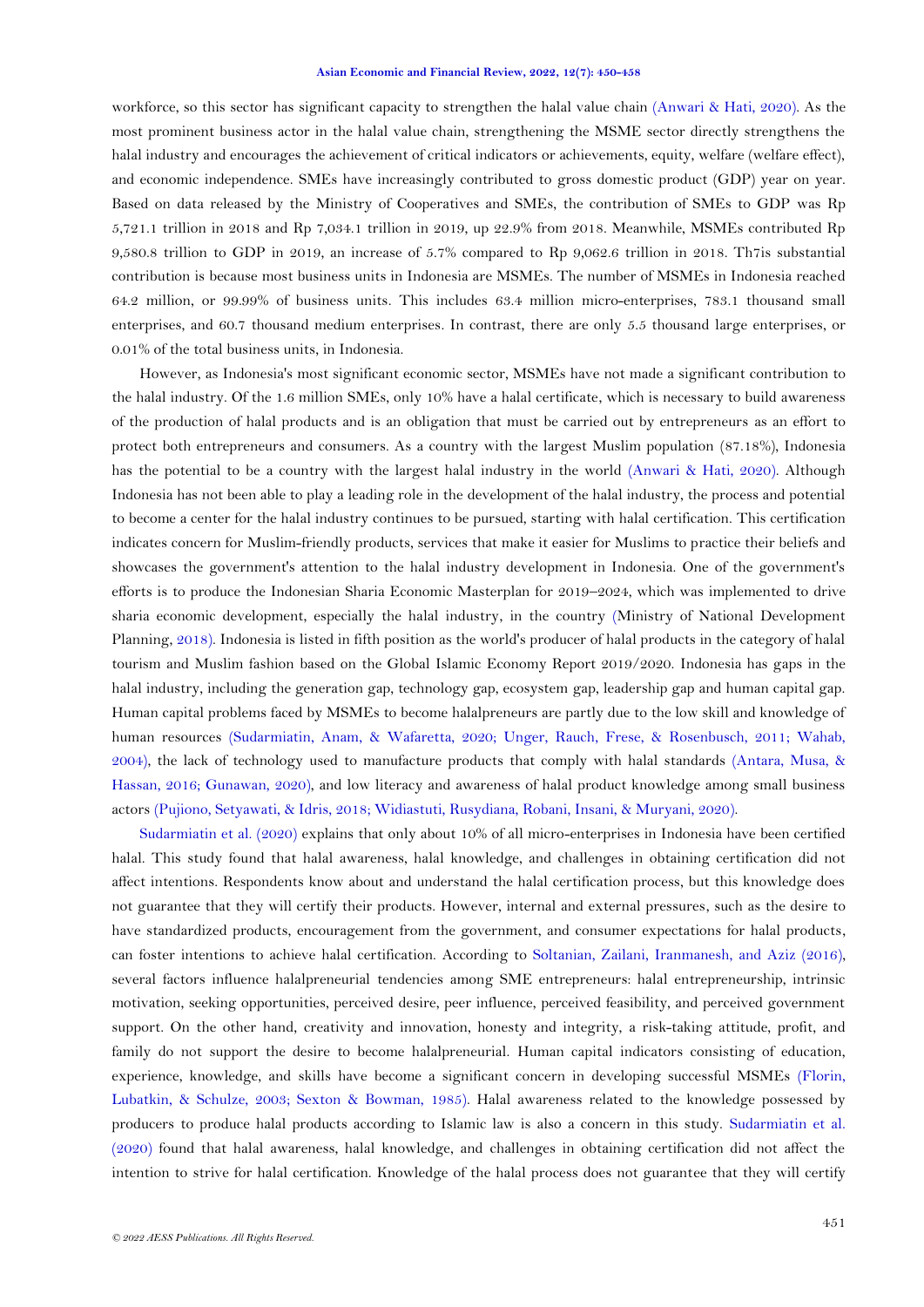their products. However, internal and external pressures, such as the desire to have standard products, encouragement from the government, and consumer expectations for halal products can foster intentions to become halal certified. [Anwari and Hati \(2020\)](#page-7-0) explained that in awareness of halalpreneurship, intrinsic factors (motivation, looking for opportunities, relative advantages, perceived desire, family support, and perceived feasibility positively) have a positive effect on halalpreneurial tendencies. Meanwhile, creativity and innovation, honesty and integrity, perceived government support, peer influence, risk-taking attitudes, and religiosity do not affect the halalpreneurial tendencies of MSME entrepreneurs. The halal concept for entrepreneurs is not only on sharia terms, but they must also know the elements of raw materials, cleanliness, and safety in the production process [\(Baharuddin, Kassim, Nordin, & Buyong, 2015;](#page-7-6) [Golnaz, Zainalabidin, Mad Nasir, & Eddie, 2010;](#page-7-7) [Nassir &](#page-7-8)  [Shahira, 2009;](#page-7-8) [Salaheldeen, Battour, Nazri, Bustamam, & Hashim, 2022;](#page-8-6) [Widiastuti et al., 2020\)](#page-8-3).

The explanation above shows that there are still gaps in the understanding of micro, small and medium enterprises regarding halal industry development. This shows that research gaps are still relevant to the desire to become halalpreneurs. Currently, there is no research that discusses halalpreneurs in micro-enterprises. This research contributes to at least two aspects: the obstacles to human capital in MSMEs, and how halal awareness in MSMEs can help them to become halalpreneurs.

#### **2. METHODS**

This study uses two data sources, primary data and secondary data. Primary data is obtained through interviews, focus group discussions, and questionnaires. Secondary data is obtained by searching journals and textbooks related to the research theme. The respondents comprised 141 business actors (MSMEs) in the food and beverage business in DKI Jakarta, Banten, West Java, Central Java, and East Java. This study uses descriptive methods for analysis and verification by testing the research hypotheses using the partial least squares (PLS) structural model. This method is used to determine the significant relationship between the variables studied to produce conclusions that will describe the object under study. In general, the explanatory research method is used in the PLS approach. The reason is that the PLS method has hypothesis testing. Looking at the probability value and t-statistics does hypothesis testing. This study uses the t-test values and p-values to measure the significance of the hypothesized relationship between the variables, which can be seen from the path coefficient. The path coefficient can be obtained from the t-test value (critical ratio), which is obtained from the bootstrapping process (resampling method). The p-value with 5% alpha, is less than 0.05. The t-table value for 5% alpha is 1.96. So, the criteria for accepting or rejecting the hypotheses are when Ha is accepted, and H0 is rejected, i.e., t-statistic  $> t$ table.

<span id="page-2-0"></span>

| Table 1. Descriptive statistics. |                    |            |  |  |  |
|----------------------------------|--------------------|------------|--|--|--|
| Indicator                        | <b>Criterion</b>   | Percentage |  |  |  |
| Gender                           | Male               | 34         |  |  |  |
|                                  | Female             | 66         |  |  |  |
| Age                              | $< 20$ years       | 12.8       |  |  |  |
|                                  | $21 - 35$ years    | 24.8       |  |  |  |
|                                  | $36 - 55$ years    | 58.9       |  |  |  |
|                                  | $> 56$ years       | 3.5        |  |  |  |
| Education                        | Junior high school | 2.1        |  |  |  |
|                                  | Senior high school | 36.2       |  |  |  |
|                                  | Diploma            | 16.3       |  |  |  |
|                                  | Undergraduate      | 36.2       |  |  |  |
|                                  | Graduate           | 9.2        |  |  |  |
| Province                         | DKI Jakarta        | 27         |  |  |  |
|                                  | Banten             | 8.5        |  |  |  |
|                                  | West Java          | 55.3       |  |  |  |
|                                  | Central Java       | 6.4        |  |  |  |
|                                  | East Java          | 2.8        |  |  |  |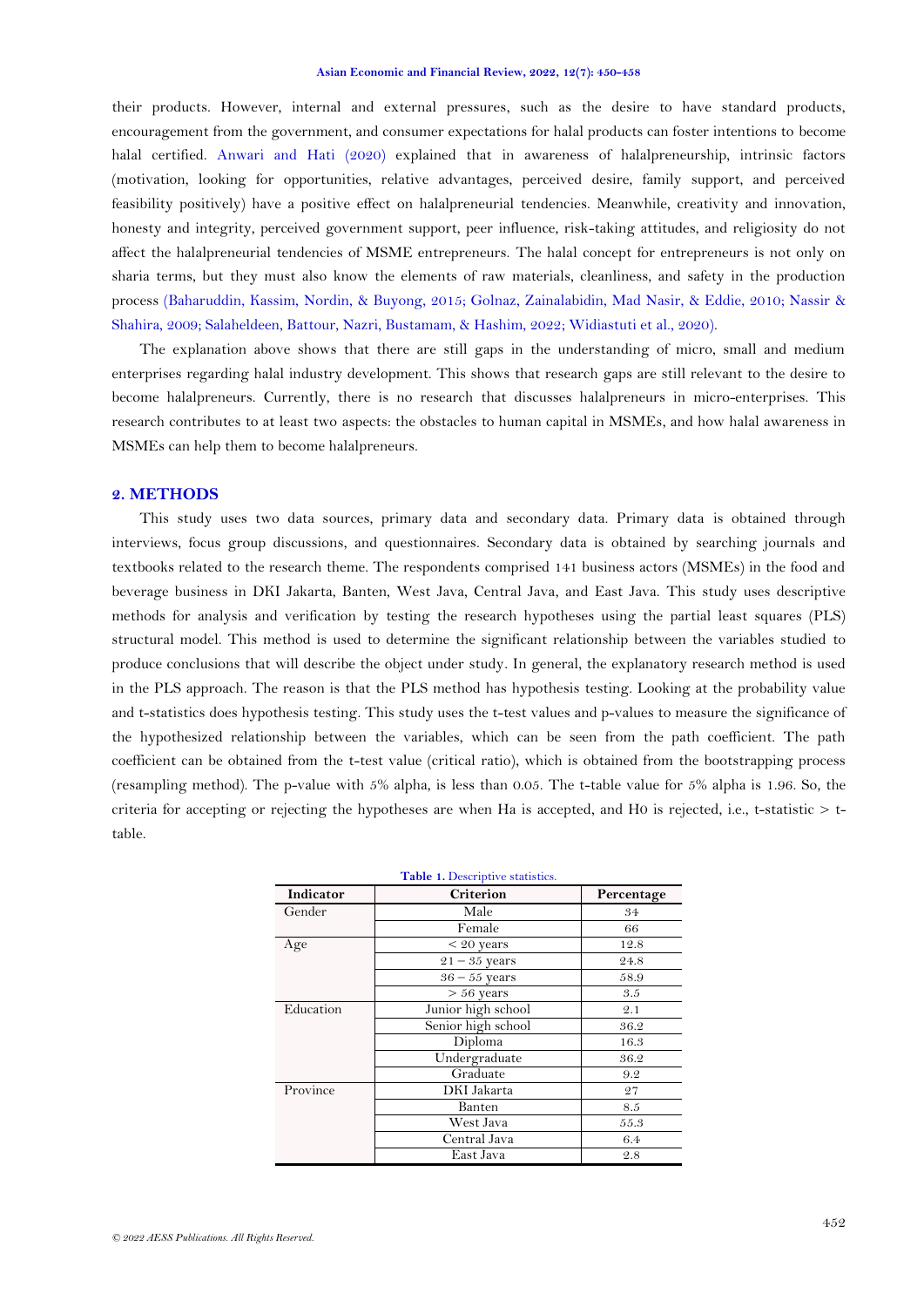### **3. RESULTS AND DISCUSSION**

[Table 1](#page-2-0) shows the descriptive data of the respondents in this study. The majority (66%) of the respondents were women. In terms of age, 58.9% were in the 36–55 age range. The second highest (24.8%) is in the 21–35 age range. Furthermore, in terms of education, the highest numbers of respondents were in both the senior high school and undergraduate categories with 36.2%. The distribution of respondents by province found the largest proportions to be in West Java and Jakarta, with 55.3% and 27%, respectively.

In designing the inner model for the relationship between constructs, this is based on the formulation of the problem or research hypotheses. [Figure 1](#page-3-0) shows the design view of the inner model using the SmartPLS software.



**Figure 1.** Inner model design.

<span id="page-3-0"></span>The outer model explains the relationship of each part of the indicator with the latent variable. [Figure 2](#page-3-1) shows the outer model design display using SmartPLS software.



<span id="page-3-1"></span>Figure 2. Outer model design.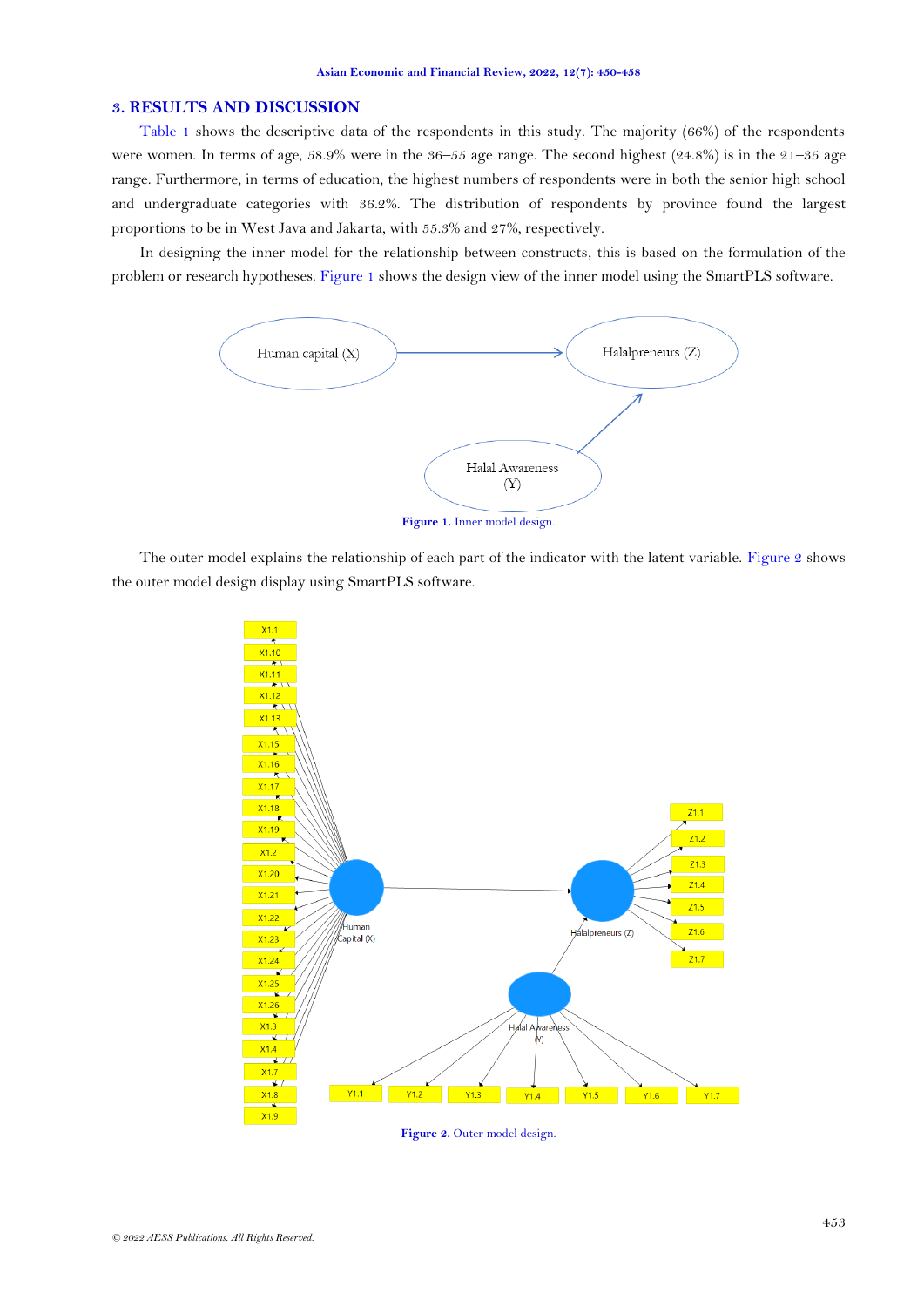#### **Asian Economic and Financial Review, 2022, 12(7): 450-458**

In this study, the estimation of the model is carried out using the PLS algorithm in the SmartPLS application software. Provisions for testing the unidimensionality of each construct is done by looking at the convergent validity. The metrics of a construct must be highly correlated with the value of the rule of thumb used to assess convergent validity, with the loading factor value having to be more than 0.7 [\(Ghozali & Latan, 2015\)](#page-7-9). According to [Chin \(1998\)](#page-7-10) and [Ghozali and Latan \(2015\)](#page-7-9) research in the early stages of developing a loading factor value of  $0.5-$ 0.6 is still considered sufficient.



**Figure 3.** Loading factor estimation for first model.

<span id="page-4-0"></span>[Figure 3](#page-4-0) shows that there are indicators that have a loading factor below 0.50. The indicators are X1.5 (0.025), X1.6 (-0.101), and X1.14 (0.010) from the Human Capital construct. The indicator is then dropped or eliminated from the model and re-executed. From an R-squared value of 0.75, it can be concluded that the model is strong; from a value of 0.50, it can be concluded that the model is moderate; and from a value of 0.25, it can be concluded that the model is weak [\(Ghozali & Latan, 2015\)](#page-7-9). Based on the R-squared results in [Table 2,](#page-4-1) it shows that the inner model in the study is included in the "strong" model category. The R-squared  $(R^2)$  value of halalpreneurs  $(Z)$  is 0.846. It can therefore be interpreted that the constructs of human capital  $(X)$  and halal awareness  $(Y)$  can explain halalpreneurs (Z) by 84.6%.

| Table 2. R-squared results.            |           |                           |  |  |  |  |
|----------------------------------------|-----------|---------------------------|--|--|--|--|
| Variable                               | R-squared | <b>Adjusted R-squared</b> |  |  |  |  |
| Halalpreneurs $(Z)$                    | 0.846     | 0.843                     |  |  |  |  |
| <b>Source:</b> Data processing (2021). |           |                           |  |  |  |  |

<span id="page-4-1"></span>[Table 3](#page-5-0) shows that the t-statistic value of human capital for halalpreneurs is 5.137. This value is greater than 1.96, so it can be concluded that human capital has a direct relationship with halalpreneurs. [Table 3](#page-5-0) also shows that the t-statistic value of halal awareness in moderating between human capital and halalpreneurs is 3.227. This value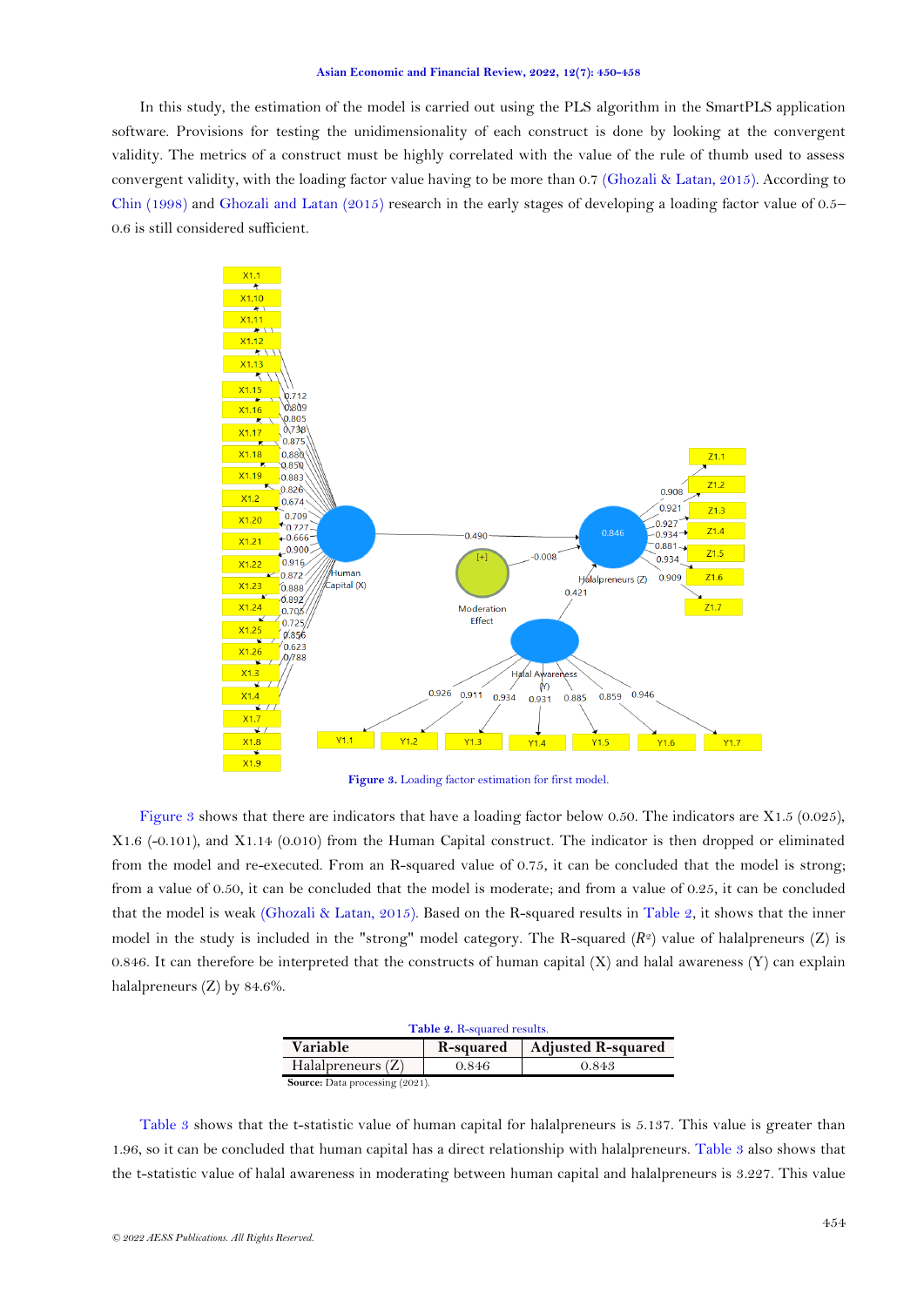is greater than 1.96; therefore, it can be concluded that there is a moderating effect of halal awareness on human capital and halalpreneurs.

<span id="page-5-0"></span>

| Table 3. Path coefficienct.                            |                                    |                          |                                         |                            |         |  |  |  |
|--------------------------------------------------------|------------------------------------|--------------------------|-----------------------------------------|----------------------------|---------|--|--|--|
| <b>Effect Between Variables</b>                        | Original<br>Sample<br>$\mathbf{O}$ | Average<br>Sample<br>(M) | <b>Standard</b><br>Deviation<br>(STDEV) | t-Statistic<br>( O/STDEV ) | P-Value |  |  |  |
| Moderation effect $\rightarrow$ Halalpreneurs (Z)      | $-0.008$                           | $-0.009$                 | 0.031                                   | 0.255                      | 0.799   |  |  |  |
| Human capital $(X) \rightarrow$ Halalpreneurs $(Z)$    | 0.490                              | 0.501                    | 0.095                                   | 5.137                      | 0.000   |  |  |  |
| Halal awareness $(Y) \rightarrow H$ alalpreneurs $(Z)$ | 0.421                              | 0.403                    | 0.130                                   | 3.227                      | 0.001   |  |  |  |

This study shows a direct relationship between human capital and halalpreneurs. This result means that the human capital variable affects the desire of SMEs to become halalpreneurs. Human capital is still one of the biggest problems for MSMEs in becoming halalpreneurs. There is limited halal knowledge, a lack of attention to halal product standards, and low halal certification in MSMEs [\(Widiastuti et al., 2020\)](#page-8-3). Behavioral factors, competencies, education, knowledge, and skills are the human capital factors that affect MSMEs in carrying out their business activities [\(Rafiki, AlKhalifa, & Buchari, 2014;](#page-8-7) [Rafiki. & Abdul Wahab, 2016\)](#page-8-8).

Halal entrepreneurship is a new concept that connects halal business activities for halalpreneurs [\(Anwari &](#page-7-0)  [Hati, 2020\)](#page-7-0). According to [Soltanian et al. \(2016\)](#page-8-4), halalpreneurs are individuals who innovate and maximize all available opportunities for halal business development. [Rameli, Aziz, Wahab, and Amin \(2014\)](#page-8-9) explained that the characteristics of Muslimprenuers or halalpreneurs must be realized by making taqwa the basis for work, which is the main priority of worshiping Allah, adopting halal practices, not wasting resources, having high morality, having a concern for welfare, being knowledgeable and protecting social environments and society.

Halalpreneurs involve all functions, activities, and actions related to the perception of opportunities and the creation of organizational goals. The process is a complex thing, because the process must understand halalpreneurs [\(Bustamam, 2012\)](#page-7-11). The development of halalpreneurs has changed the way people understand business activities and their impact on consumer demand for halal products. Therefore, halalpreneurs are required to balance profit and fulfill halal requirements using halal business activities [\(Vargas-Hernández, Noruzi, & Sariolghalam, 2010\)](#page-8-10).

Awareness of the importance of halal products in producing goods is very well realized by MSME actors [\(Rajendra & Kamarulzaman, 2019\)](#page-8-11). The results of focus group discussions and in-depth interviews conducted with several MSMEs show that the desire of MSMEs to become halalpreneurs is very high. However, they experience several obstacles, such as lack of knowledge and competence regarding halal raw materials, high costs in preparing a production site, the high cost of applying for halal certification, and consumers continuing to buy products even though there is no halal certification on the product. This condition is because awareness of halal is still very low, both on the producer and consumer sides. The government must provide support for MSMEs so that they can learn about halal products and more quickly realize their desire to become halalpreneurs [\(Anwari & Hati, 2020;](#page-7-0) [Tahir,](#page-8-12)  [Hanaysha, & Sultana, 2016\)](#page-8-12). The results of this study also show that there is a moderating effect of halal awareness on human capital and halalpreneurs. This result means that halal awareness can strengthen human capital for halalpreneurs. Awareness of becoming halalpreneurs should be increased through education, campaigns, and government policies [\(Anwari & Hati, 2020;](#page-7-0) [Soltanian et al., 2016;](#page-8-4) [Viverita & Kusumastuti, 2017\)](#page-8-13) so that the human capital factor can still be improved for the producers. Other factors that influence the tendency to want to become halalpreneurs include attitude, motivation, and willingness to look for opportunities [\(Anwari & Hati, 2020\)](#page-7-0).

Halal awareness can be interpreted as an understanding of whether or not a Muslim follows a halal lifestyle, and understanding how the slaughtering process is carried out in accordance with halal guidelines and prioritizing the consumption of halal food [\(Ahmad, Abaidah, & Yahya, 2013\)](#page-6-0). [Pambudi \(2018\)](#page-7-12) defines halal awareness as an understanding of halal concepts, processes and principles, which ultimately prioritize halal food for consumption. To better understand the concepts, processes, and principles of halal, Muslims tend to be more careful in choosing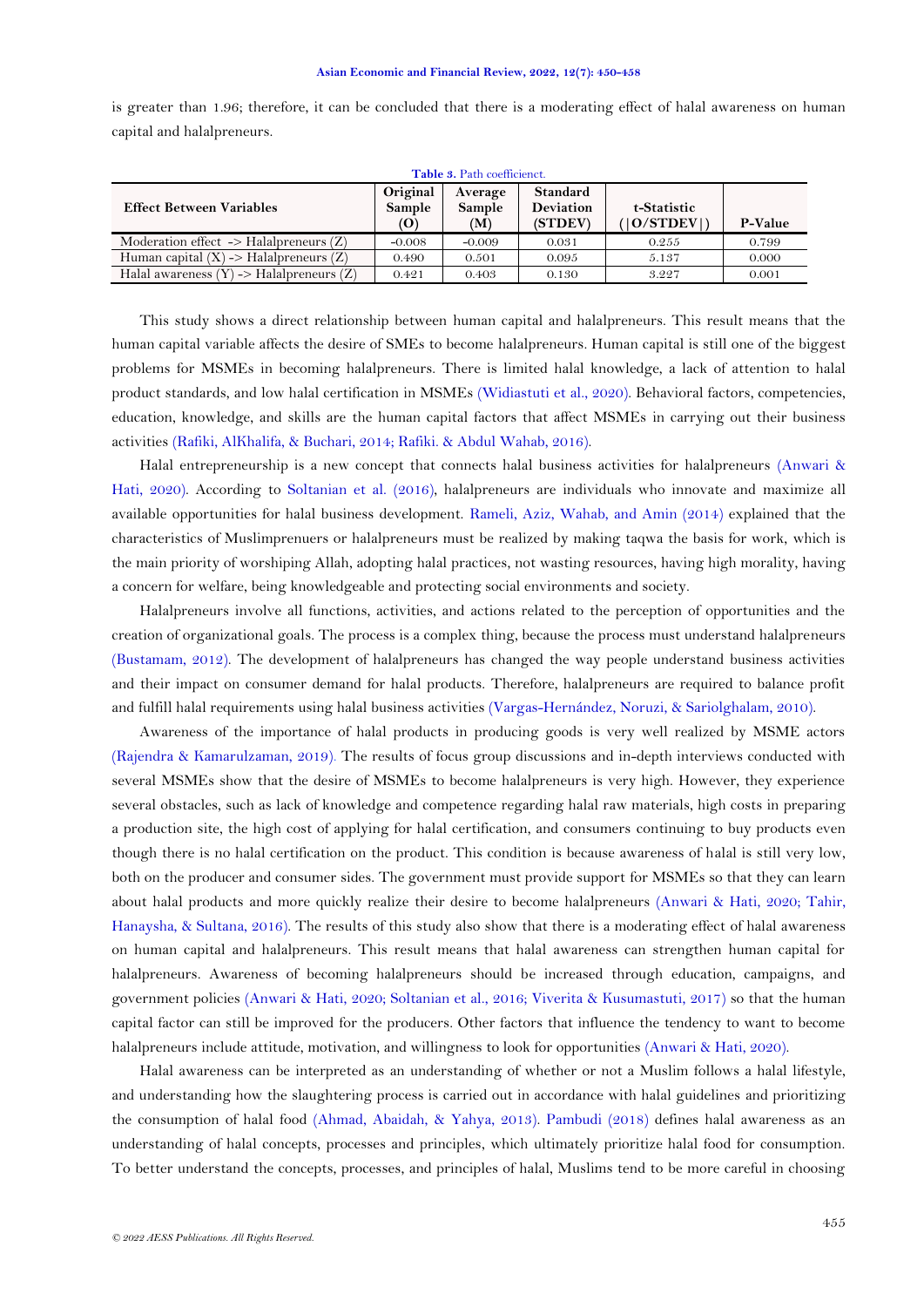#### **Asian Economic and Financial Review, 2022, 12(7): 450-458**

the products they will consume. Halal awareness also means understanding, perceiving, and feeling the value of halal. For consumers, halal awareness relates to consuming halal goods, such as food and beverages. For entrepreneurs, halal awareness refers to the production or sale of halal goods, including food and beverages) that have been produced according to the halal process. Thus, halal awareness helps encourage consumers to buy halal products [\(Anggraini & Dewanti, 2020;](#page-7-13) [Aziz & Chok, 2013;](#page-7-14) [Vizano, Khamaludin, & Fahlevi, 2021\)](#page-8-14).

Halal products can be produced by both Muslims and non-Muslims. Entrepreneurs need to ensure coordination and participation of various parties in the product supply chain to prioritize 'halal' [\(Amarul, Sukirno, & Kurnia,](#page-7-15)  [2019\)](#page-7-15). [Nassir and Shahira \(2009\)](#page-7-8) stated that halal awareness is the level of Muslims' understanding and desire to learn about issues related to the halal concept. This concept includes knowledge of the law and how the production process is based on halal standards. The measurement indicators include Awareness of Halalpreneurs, Intrinsic Motivation, Obligation, Creativity, and Innovation. [Usman, Chairy, and Projo \(2021\)](#page-8-15) showed that religious commitment has a significant role in increasing halal awareness. Religiosity and halal awareness positively affect the purchase intention of halal food [\(Karimah & Darwanto, 2021;](#page-7-16) [Mutmainah, 2018\)](#page-7-17). The same result was also found by [Jannah and Al-Banna \(2021\)](#page-7-18), that halal awareness affects consumer purchase intention and halal traceability. The level of literacy regarding halal awareness needs to be increased. [Yasin, Mahmud, and Diniyya](#page-8-16)  [\(2020\)](#page-8-16) stated that financial literacy will encourage female entrepreneurs to start halal businesses. Besides that, this research also found other problems and barriers faced by female muslim entrepreneurs, such as lack of access to capital and finance, business operation and management skills, and government regulations.

## **4. CONCLUSION**

This study examines the relationship between human capital and the desire to become halalpreneurs either directly or with a moderating variable in the form of halal awareness. The human capital variables, such as behavior, competence, education, knowledge, and expertise are directly related to micro-entrepreneurs' decisions to become halalpreneurs. Therefore, micro businesses need to improve the capabilities of their human resources. The level of halal awareness of micro-entrepreneurs is a moderating effect that determines the relationship between human capital and the desire to become halal entrepreneurs. Currently, halal awareness is increasing both from the consumer and producer sides. Therefore, producers must ensure that the business processes carried out follow sharia rules. Based on the research results, there are several policy recommendations that the government must carry out. First, it must provide training and education to improve the competence, knowledge, and capabilities of micro-entrepreneurs related to halal products. Second, it must help finance the halal certification process for microentrepreneurs. Third, it must establish a halal ecosystem for all halal industries in Indonesia. In addition, this research provides policy recommendations for micro-entrepreneurs. First, they must ensure that the business processes carried out are in accordance with sharia rules. Second, they must improve their human resource capabilities through education and training. Third, they must synergize with each other to identify an easy and inexpensive halal certification process.

**Funding:** This research is supported by UIN Syarif Hidayatullah Jakarta (Grant number: Un.01/KPA/760/2021).

**Competing Interests:** The authors declare that they have no competing interests.

**Authors' Contributions:** All authors contributed equally to the conception and design of the study.

## **REFERENCES**

<span id="page-6-0"></span>Ahmad, N. A., Abaidah, T. N. T., & Yahya, M. H. A. (2013). *A study on halal food awareness among muslim customers in Klang Valley.* Paper presented at the Proceeding the 4th International Conference on Business and Economic Research.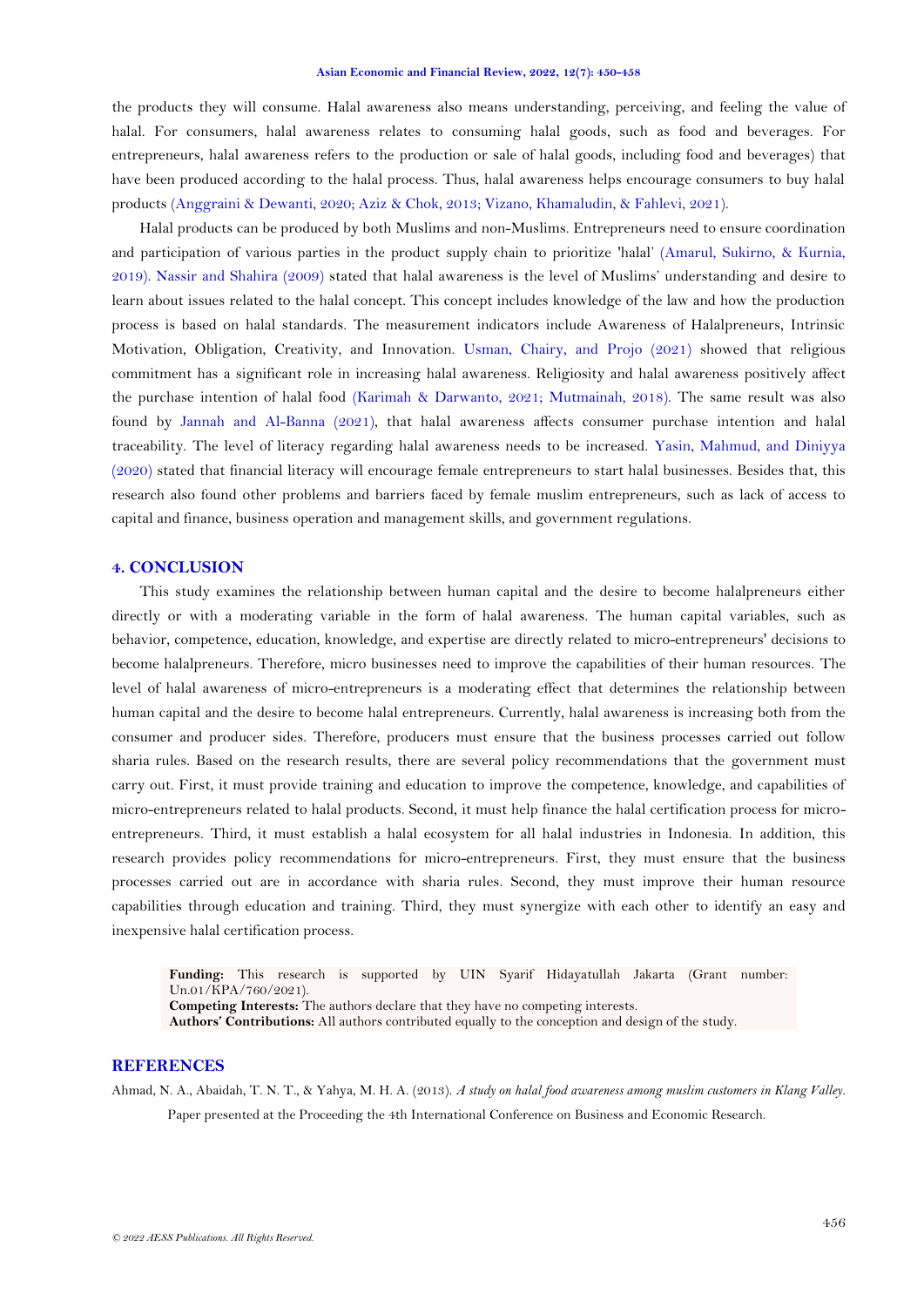- <span id="page-7-15"></span>Amarul, A., Sukirno, S., & Kurnia, D. (2019). Understanding the awareness of the importance of halal labels to business actors based on range of long business variations. *Business and Management Research, 8*(1), 17-21.Available at: https://doi.org/10.5430/bmr.v8n1p17.
- <span id="page-7-13"></span>Anggraini, I., & Dewanti, D. S. (2020). The effect of halal foods awareness on purchase decision with religiosity as a moderating variable. *Journal of Economics Research and Social Sciences, 4*(1), 17-29.Available at: https://doi.org/10.18196/jerss.040116.
- <span id="page-7-2"></span>Antara, P. M., Musa, R., & Hassan, F. (2016). Bridging Islamic financial literacy and halal literacy: The way forward in halal ecosystem. *Procedia Economics and Finance, 37*, 196-202.Available at: https://doi.org/10.1016/s2212-5671(16)30113-7.
- <span id="page-7-0"></span>Anwari, M., & Hati, S. R. H. (2020). Analysis of motivational factors of MSMEs entrepreneurs to be halalpreneurs. *International Journal of Business and Society, 21*(3), 1122-1138.Available at: https://doi.org/10.33736/ijbs.3316.2020.
- <span id="page-7-14"></span>Aziz, Y. A., & Chok, N. V. (2013). The role of Halal awareness, Halal certification, and marketing components in determining Halal purchase intention among non-Muslims in Malaysia: A structural equation modeling approach. *Journal of International Food & Agribusiness Marketing, 25*(1), 1-23.Available at: https://doi.org/10.1080/08974438.2013.723997.
- <span id="page-7-6"></span>Baharuddin, K., Kassim, N. A., Nordin, S. K., & Buyong, S. Z. (2015). Understanding the halal concept and the importance of information on halal food business needed by potential Malaysian entrepreneurs. *International Journal of Academic Research in Business and Social Sciences, 5*(2), 170–180.Available at: https://doi.org/10.6007/ijarbss/v5-i2/1476.
- <span id="page-7-11"></span>Bustamam, U. S. A. (2012). *Growth strategy of malay entrepreneurs - challenge and opportunities: A Malaysian case.* Paper presented at the Proceding Paper at the Asian Business and Management Conference. Osaka, Japan.
- <span id="page-7-10"></span>Chin, W. W. (1998). The partial least squares approach for structural equations modeling. In George A. Marcoulides (Ed.). Modern Methods for Busienss Research (pp. 295–336): Lawrence Erlbaum Associates Publishers.
- <span id="page-7-5"></span>Florin, J., Lubatkin, M., & Schulze, W. (2003). A social capital model of high-growth ventures. *Academy of Management Journal, 46*(3), 374-384.Available at: https://doi.org/10.5465/30040630.
- <span id="page-7-9"></span>Ghozali, I., & Latan, H. (2015). *Partial least square concepts, techniques, and applications using the smartPLS 3.0 program*. Semarang: Undip Press.
- <span id="page-7-7"></span>Golnaz, R., Zainalabidin, M., Mad Nasir, S., & Eddie, C. F. (2010). Non-Muslims' awareness of Halal principles and related food products in Malaysia. *International Food Research Journal, 17*(3), 667-674.
- <span id="page-7-3"></span>Gunawan, A. (2020). Strategy to improve the quality of Indonesian industrial halal through smart investment and education systems 4.0. *KnE Social Sciences*, 260–281.Available at: https://doi.org/10.18502/kss.v4i7.6857.
- <span id="page-7-18"></span>Jannah, S., & Al-Banna, H. (2021). Halal awareness and halal traceability: Muslim consumers' and entrepreneurs' perspectives. *Journal of Islamic Monetary Economics and Finance, 7*(2), 285-316.Available at: https://doi.org/10.21098/jimf.v7i2.1328.
- <span id="page-7-16"></span>Karimah, N., & Darwanto, D. (2021). Effect of halal awareness, halal certification, food ingredients composition, halal marketing and religiosity on purchase intention of imported food products. *Al-Kharaj: Islamic Journal of Economics, Finance & Business, 3*(2), 177-191.Available at: https://doi.org/10.47467/alkharaj.v3i2.319.
- <span id="page-7-1"></span>Ministry of National Development Planning. (2018). *Indonesian islamic economic master plan 2019-2024*. Jakarta: National Development Planning Agency.
- <span id="page-7-17"></span>Mutmainah, L. l. (2018). The role of religiosity, halal awareness, halal certification, and food ingredients on purchase intention of halal food. *Journal of Islamic Economics, Finance, and Banking, 1*(1), 33-50.Available at: https://doi.org/10.12928/ijiefb.v1i1.284.
- <span id="page-7-8"></span>Nassir, J. A., & Shahira, M. A. N. (2009). *Dimension of halal purchase intention: A preliminary study*. Paper presented at the American Business Research Conference. American Business Research Conference.
- <span id="page-7-12"></span>Pambudi, B. G. (2018). *The effect of halal awareness and halal certification on interest in buying instant noodle products: A study on muslim youth in Bandar Lampung.* Unpublished Thesis. Lampung University.
- <span id="page-7-4"></span>Pujiono, A., Setyawati, R. F., & Idris, I. (2018). Halal MSME development strategy in central Java in facing global competition. *Indonesia Journal of Halal, 1*(1), 1-7.